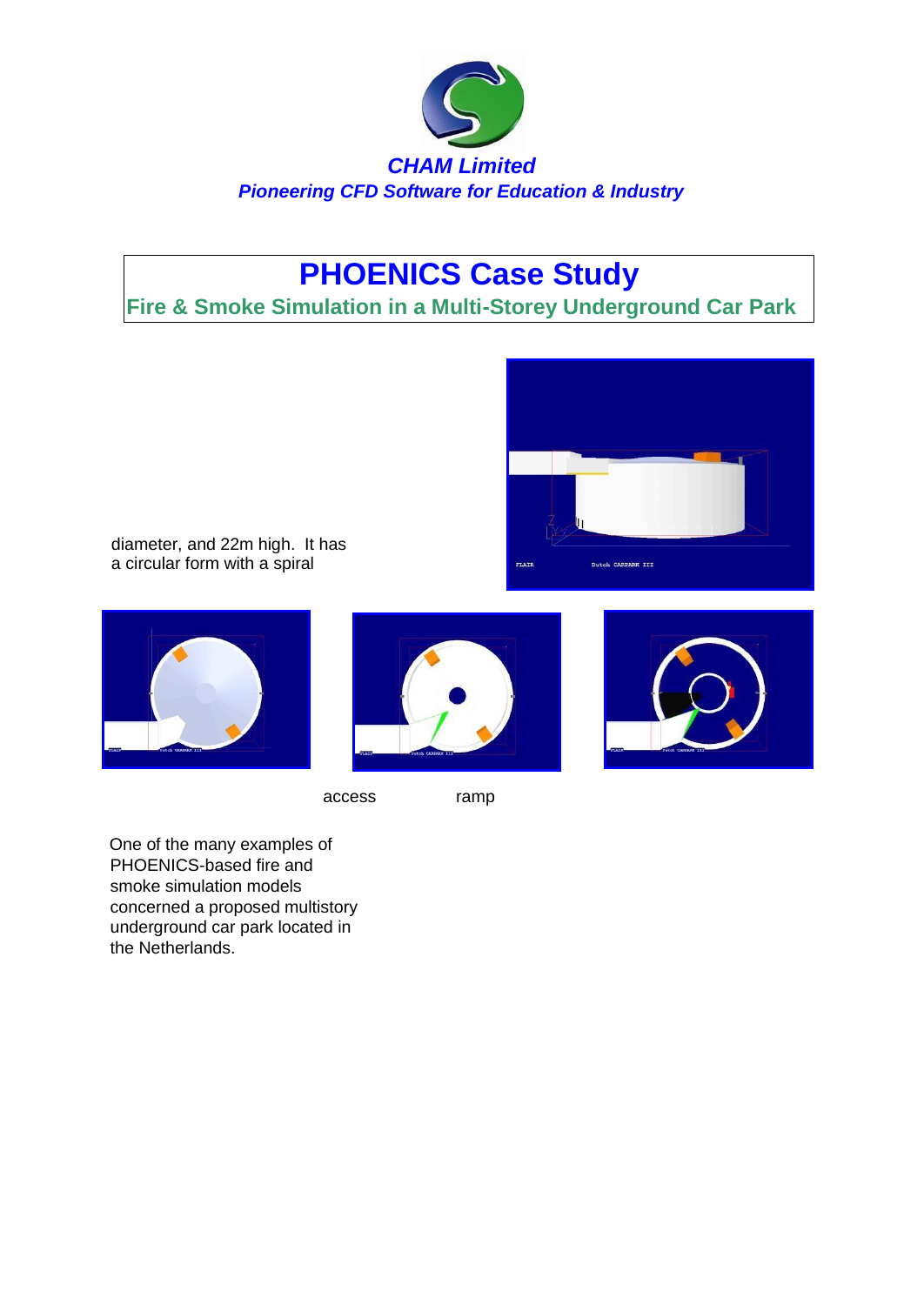The car park is 20m in

surrounding a central region, open to all floors, reaching up to a slightly domed roof. Access is gained from ground level with parking on all seven levels below.

The study, undertaken by Dutch consulting firm, Excelair BV, models the effect of the spread of smoke to other floor levels resulting from a car fire located on Level 6. The entire car park uses a fan-assisted system for ventilation and fire control, combined with a sprinkler installation.

In this scenario, the sprinkler model uses:

a water temperature of 15 degrees Celsius; • an average water droplet size; a

volume flowrate of liters/min 56 liters per min;

 $\bullet$ a spray angle (or "footprint")of 12m<sup>2</sup>. 30% of the water is

directed down with 70% coming out horizontally from the sprinkler head; and  $\bullet$  an activation time of 180 sec after the car fire starts.